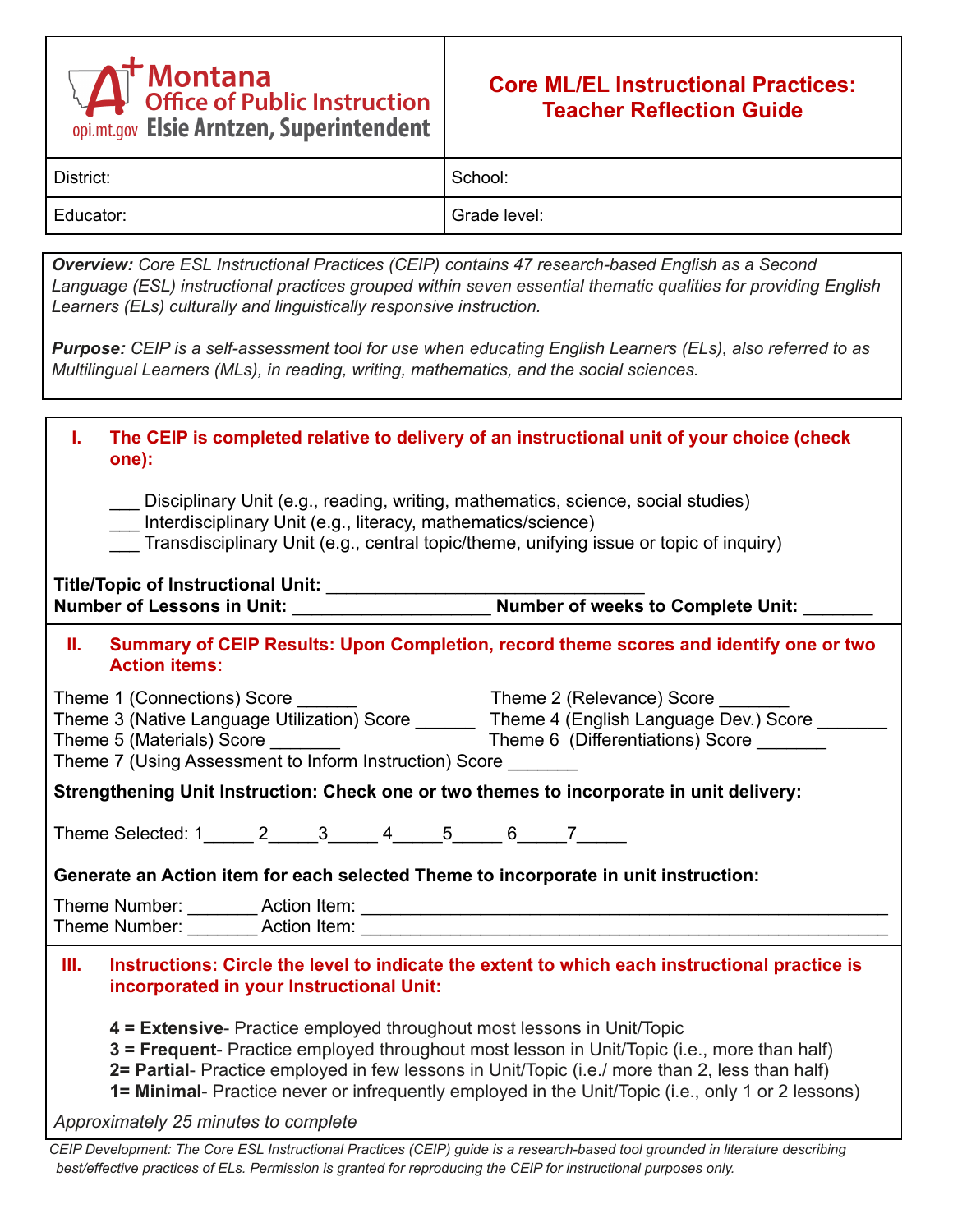| <b>Theme 1: Connections</b>                                                                                                                                                         |   |              |   |   |
|-------------------------------------------------------------------------------------------------------------------------------------------------------------------------------------|---|--------------|---|---|
| Rate the extent to which your instructional unit reinforces English Learners' connection<br>of new content/skills to new skills by                                                  | м |              |   | F |
| a. facilitating verbal discussions/brainstorming                                                                                                                                    |   |              | 3 |   |
| b. creating visual representation (e.g., concept mapping, KWL, etc.)                                                                                                                |   | 2            | 3 |   |
| creating opportunities for Paired learning/Cooperative Sharing<br>C.                                                                                                                |   | $\mathbf{2}$ | 3 |   |
| d. connecting to shared school and community experiences (e.g., text-to-self, link<br>learning from a task or activity completed previously to a new task to be<br>completed, etc.) |   |              |   |   |
| facilitating access to previously acquired knowledge and skills.<br>e.                                                                                                              |   |              | 3 |   |
| (Total divided by 5)<br><b>Theme Score:</b>                                                                                                                                         |   |              |   |   |

| <b>Theme 2: Relevance</b>                                                                                                                                                                                                        |   |                |                      |   |
|----------------------------------------------------------------------------------------------------------------------------------------------------------------------------------------------------------------------------------|---|----------------|----------------------|---|
| Rate the extent to which your Instructional Unit draws upon and supports English<br>Learners' diverse cultural values, norms, and home/community teaching by                                                                     | М | P              | F                    | Е |
| designing cooperative group/paired learning tasks<br>a.                                                                                                                                                                          | 1 | $\mathbf{2}$   | 3                    | 4 |
| b. connecting home and community to school learning (e.g., inviting parents/<br>community members in to share, conducting home visits, communicating<br>effectively with parents by providing interpreters at conferences, etc.) |   | $\overline{2}$ | 3                    | 4 |
| delivering instruction that validates learners' backgrounds and experiences<br>$C_{\cdot}$<br>(e.g., funds of knowledge, diverse cultural environments, learning preferences,<br>heritage, and customs)                          | 1 | $\overline{2}$ | 3                    | 4 |
| d. structuring activity-based tasks and learning that broadens students' cultural<br>perspectives                                                                                                                                |   | $\overline{2}$ | 3                    | 4 |
| e. using students' own interests to build learning engagement and interactions<br>(e.g., histories and experiences relevant to content being taught; study of<br>personally relevant cultural events or figures)                 | 1 | $\overline{2}$ | 3                    | 4 |
| $f_{\cdot}$<br>respecting students' culturally-based preferred/taught ways of learning (e.g./<br>uses of analogy, wait time, emphasis on oral tradition, time management,<br>self-management, cross-cultural communication)      | 1 | $\mathbf{2}$   | 3                    | 4 |
| delivering general classroom research-based curricula validated to meet<br>g.<br>diverse strengths and abilities.                                                                                                                | 1 | $\mathbf{2}$   | 3                    | 4 |
| meeting diverse needs with culturally responsive classroom management (e.g.,<br>h.<br>accommodating for acculturative stress, limited prior experiences in school, war<br>trauma)                                                | 1 | $\overline{2}$ | 3                    | 4 |
| <b>Theme Score:</b>                                                                                                                                                                                                              |   |                | (Total divided by 8) |   |

| <b>Theme 3: Native Language Utilization</b>                                                                                                                                                                                   |   |   |                      |  |
|-------------------------------------------------------------------------------------------------------------------------------------------------------------------------------------------------------------------------------|---|---|----------------------|--|
| Rate the extent to which your Instructional Unit incorporates use of native language<br>with English learners to                                                                                                              | М | Р |                      |  |
| a. examine similarities and differences between first language(s) (e.g., Spanish,<br>Hmong) and other language being acquired (i.e., English)<br>(e.g., sound system, grammar, cognates, etc.)                                |   |   |                      |  |
| b. build background knowledge (using native language if needed)                                                                                                                                                               |   | 2 | 3                    |  |
| c. acquire knowledge and skills while learning in English (e.g., restating an idea or<br>concept in native language, use translanguaging)                                                                                     |   | 2 |                      |  |
| d. support vocabulary development through learning of word meanings (e.g., give<br>an example of a synonym/antonym in native language to support understanding<br>of concept, phonemic awareness, phonic, and math reasoning) |   | 2 |                      |  |
| <b>Theme Score:</b>                                                                                                                                                                                                           |   |   | (Total divided by 4) |  |

٦

Г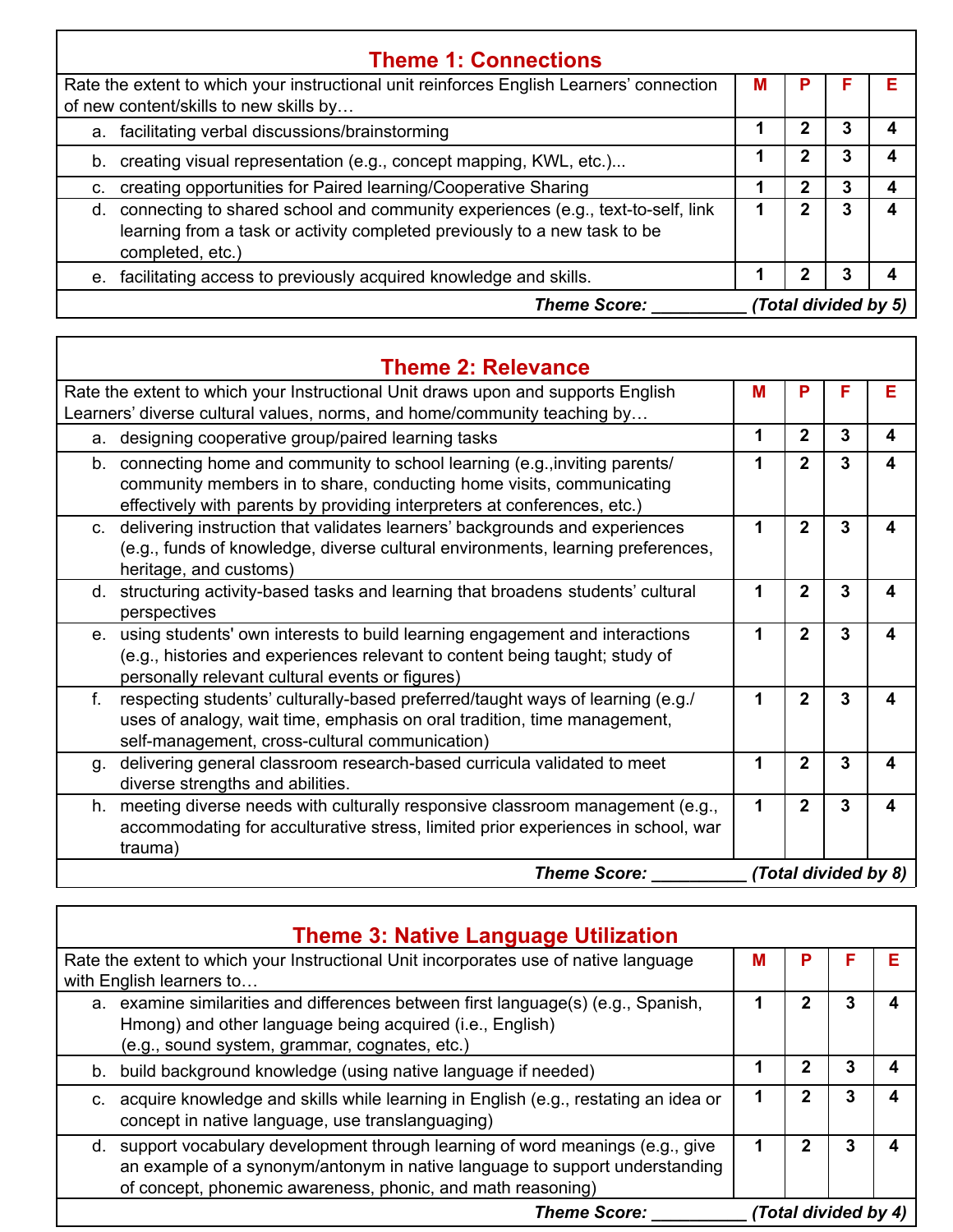| <b>Theme 4: English Language Development</b>                                                                                                                                                                      |   |                |                      |                  |
|-------------------------------------------------------------------------------------------------------------------------------------------------------------------------------------------------------------------|---|----------------|----------------------|------------------|
| Rate the extent to which your instructional unit provides English learners with multiple<br>opportunities for English language development by                                                                     | м | P              | F                    | Е                |
| a. posting a variety of language supports (e.g., sentence stems, language frames,<br>word walls, etc.) in the classroom to scaffold oral and written participation.                                               | 1 | $\mathbf{2}$   | 3                    | 4                |
| facilitating authentic and connected discourse (e.g., restating, probing student<br>b.<br>contributions to uncover meaning, building on what students say, etc.)                                                  | 1 | $\overline{2}$ | 3                    | 4                |
| creating opportunities for learners to incorporate new oral/written language into<br>$C_{1}$<br>required classroom tasks (e.g., frontloading vocabulary, preview/review using<br>native language, etc.)           | 1 | $\overline{2}$ | 3                    | $\boldsymbol{4}$ |
| d. allowing artistic, symbolic or graphic representation to be included in written and<br>oral tasks and shared learning (e.g., reciprocal pairs, think-pair-share, think<br>aloud, cooperative learning, etc.)   | 1 | $\mathbf 2$    | 3                    | 4                |
| creating safe and positive classroom environment that encourages students to<br>e.<br>take risks in their learning (e.g., establish and model consistent norms for<br>discussion)                                 | 1 | $\mathbf{2}$   | 3                    | 4                |
| incorporating sufficient wait time to formulate and articulate higher level thinking,<br>f.<br>ideas and sharing of learning                                                                                      | 1 | $\mathbf{2}$   | 3                    | $\boldsymbol{4}$ |
| accepting varied levels of responses for students acquiring English as a second<br>g.<br>language (e.g., approximations to correct responses, multiple attempts to be<br>successful, alternate assignments, etc.) | 1 | $\overline{2}$ | 3                    | 4                |
| emphasizing comprehension along with word accuracy when teaching<br>h.<br>concepts.                                                                                                                               | 1 | $\overline{2}$ | 3                    | 4                |
| <b>Theme Score:</b>                                                                                                                                                                                               |   |                | (Total divided by 8) |                  |

| <b>Theme 5: Materials</b>                                                                                                                                                            |   |              |                      |   |
|--------------------------------------------------------------------------------------------------------------------------------------------------------------------------------------|---|--------------|----------------------|---|
| Rate the extent to which your Instructional Unit includes use of physical and visual                                                                                                 | м | Р            | F                    | Е |
| aids/materials to assist English learners to                                                                                                                                         |   |              |                      |   |
| a. classify or group information for common features/differences (e.g., different<br>geometric shapes)                                                                               |   | $\mathbf{2}$ | 3                    | 4 |
| build students' shared understanding of concepts and skills (e.g., materials<br>b.<br>respect students' cultural teachings, teachers capture student conversation on<br>chart paper) |   | $\mathbf 2$  | 3                    | 4 |
| c. examine abstract concepts in concrete ways (e.g., simulation, graphic aids,<br>graphic organizers, meaning of manipulatives, etc.)                                                |   | 2            | 3                    | 4 |
| identify and acquire vocabulary of key concepts (e.g., build background<br>d.<br>knowledge)                                                                                          | 1 | $\mathbf{2}$ | 3                    | 4 |
| identify similar patterns of vocabulary/content across different subjects (e.g.,<br>e.<br>similar words and information are seen in reading passages and social studies<br>material) | 1 | $\mathbf{2}$ | 3                    | 4 |
| provide access to and guided practice in the use of a variety of multi-leveled<br>f.<br>source material (e.g., dictionaries, thesauri, internet, and informational posters)          | 1 | $\mathbf{2}$ | 3                    | 4 |
| <b>Theme Score:</b>                                                                                                                                                                  |   |              | (Total divided by 6) |   |